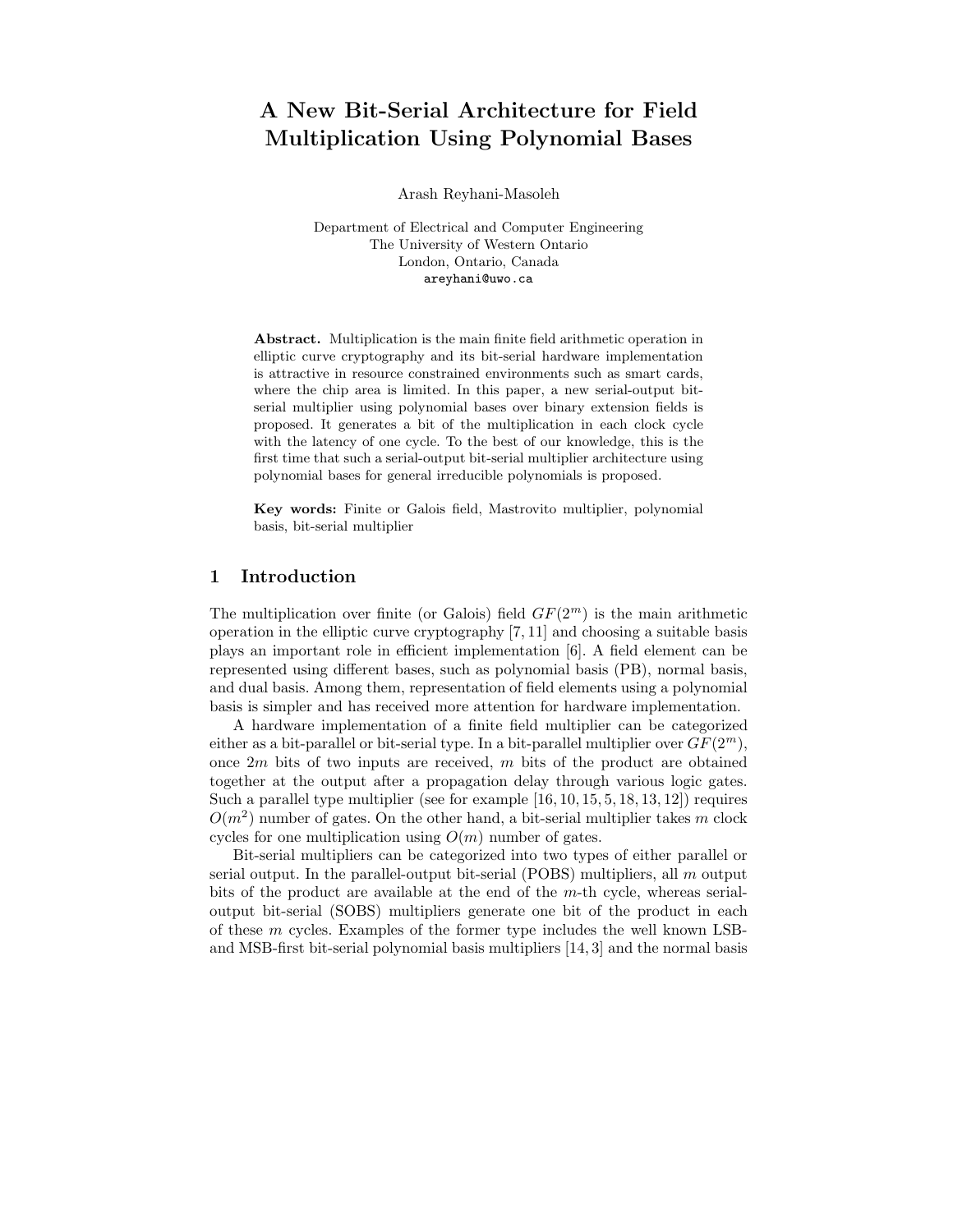multiplier due to Agnew et al. [1] while those of the latter type are Berlekamp's bit-serial dual basis multiplier [2] and Massey-Omura's original bit-serial normal basis multiplier [8]. Usually, POBS multipliers run at a much higher clock rate than their SOBS counterparts. However, the latency to generate the first bit of the product in the SOBS multipliers is one clock cycle as compared to  $m$  clock cycles for the POBS ones. Therefore, in applications that require implementation on resource constrained environment such as smart cards, SOBS multipliers result in faster overall computation than POBS multipliers since such a system is usually running at low operating clock frequency. In this paper, we propose a new SOBS PB multiplier for a general irreducible polynomial. To the best of our knowledge, this is the first time that a SOBS PB multiplier is proposed for general polynomials.

The organization of this article is as follows. In Section 2, the traditional bitserial architectures for PB multiplication over  $GF(2<sup>m</sup>)$  are introduced. In Section 3, the matrix formulations for the PB multiplication is revisited. Then, we derive formulations for the proposed multiplier structure. A new serial-output bit-serial multiplier is proposed in Section 4. Finally, conclusions are given in Section 5.

# 2 Traditional Bit-Serial Multipliers over  $GF(2^m)$

The finite field  $GF(2^m)$  consists of  $2^m$  field elements and is constructed by the polynomial basis  $\{1, \alpha, \alpha^2, \cdots, \alpha^{m-1}\}\$ , where  $\alpha$  is a root of the irreducible polynomial

$$
P(x) = x^{m} + \sum_{i=1}^{\omega - 2} x^{t_i} + 1.
$$
 (1)

In (1),  $1 \le t_0 < t_1 < \cdots < t_{\omega-2}$ , and  $\omega$  is the number of non-zero terms. Then, each field element  $B \in GF(2^m)$  can be written with respect to this basis as

$$
B = (b_{m-1}, \cdots, b_1, b_0) = \sum_{i=0}^{m-1} b_i \alpha^i, b_i \in \{0, 1\},
$$
 (2)

where  $b_i$ s are the coordinates of  $B$ . For convenience, these coordinates will be denoted in vector notation as

$$
\mathbf{b} = [b_0, b_1, \cdots, b_{m-1}]^T, \tag{3}
$$

where T denotes the transposition of a vector or a matrix.

There are two types of bit-serial, namely LSB-first and MSB-first, multipliers [3]. The LSB-first bit-serial multiplier is shown in Figure 1(a). In this multiplier structure, both  $X = \langle x_{m-1}, \cdots, x_1, x_0 \rangle$  and  $Y = \langle y_{m-1}, \cdots, y_1, y_0 \rangle$  are m bit registers. Let  $X(n)$  and  $Y(n)$  denote the contents of X and Y at the n-th,  $0 \leq n \leq m$ , clock cycle, respectively. Suppose the X register in Figure 1(a) is initialized with A, i.e.,  $X(0) = A$ , then the output of this register at the *n*-th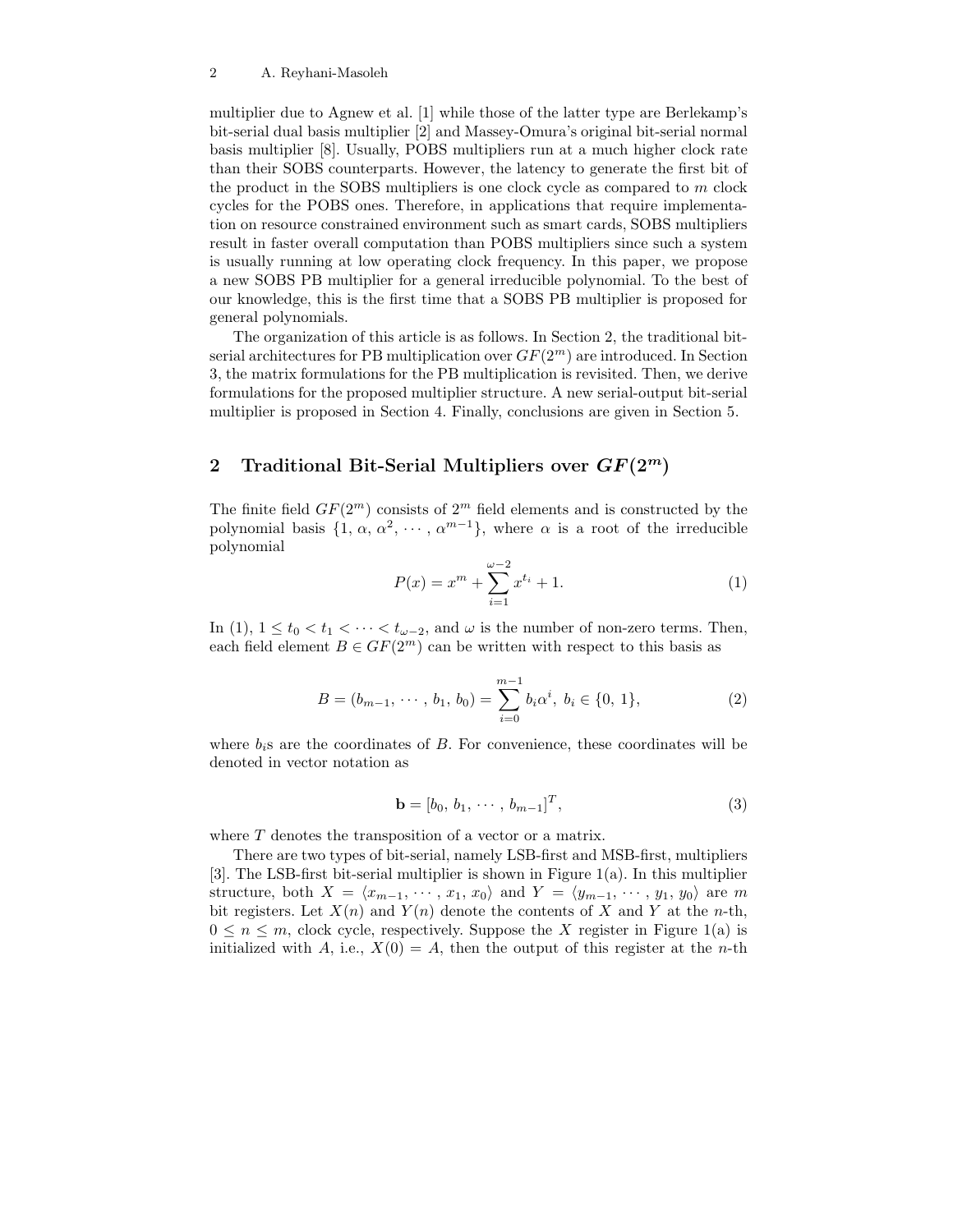clock cycle is  $X(n) = X^{(n)} \in GF(2^m)$ , which is calculated from the input of this register, i.e.,  $X^{(n-1)}$ , using the  $\alpha$  module shown in Figure 1(a) as

$$
X^{(n)} = \alpha \cdot X^{(n-1)} \text{ mod } P(\alpha), \quad 1 \le n \le m - 1,
$$
 (4)

where  $X^{(0)} = A$ . Also, suppose that the register Y is initially cleared, i.e.,  $Y(0) =$ 0. Then, one can obtain the content of Y at the first clock cycle as  $Y(1) = b_0 A$ and in general at the *n*-th clock cycle as  $Y(n) = b_0 A + \sum_{i=1}^{n-1} b_i X(i)$ ,  $1 \lt n \leq m$ . Let C denote the PB multiplication of A and B, i.e.,  $C = AB$  mod  $P(\alpha)$ . Then, using (2) and (4) recursively, one can obtain

$$
C = \sum_{i=0}^{m-1} b_i \cdot ((A\alpha^i) \mod P(\alpha))
$$
 (5)

$$
=\sum_{i=0}^{m-1}b_i \cdot X^{(i)},\tag{6}
$$

and noting the fact that  $X(n) = X^{(n)}$ , one can determine that after m clock cycles Y contains  $C = AB \mod P(\alpha) \in GF(2^m)$ , i.e.,  $Y(m) = C$ . The implementation of  $b_i \cdot X^{(i)}$  in (6) is done using m 2-input AND gates. This is shown with the double circle module with a dot inside in Figure  $1(a)$ . Also, the sum operation in  $(6)$  is implemented with m 2-input XOR gates which is shown with a double circle module with a plus inside. Since the coordinates of B enter the multiplier from the least significant bit  $(LSB)$ , i.e.,  $b_0$ , this multiplier is referred to as the LSB first bit-serial multiplier.

The MSB-first bit-serial multiplier is shown in Figure 1(b). This structure implements

$$
C = (((b_{m-1}A\alpha + b_{m-2}A)\alpha + b_{m-3}A) + \dots + b_1A)\alpha + b_0A, \tag{7}
$$

where the mod  $P(\alpha)$  operations after multiplications by  $\alpha$  are omitted for simplicity. If the registers U and V are initialized with  $A = (a_{m-1}, \dots, a_1, a_0)$  and  $0 = (0, \dots, 0, 0)$ , respectively, then one can verify that after the m-th clock cycle the register V contains the coordinates of C, i.e.,  $V(m) = C$ . It is noted that for parallel load of inputs into the registers in Figure 1, multiplexers may be used. These are not shown in the figure for simplicity.

### 3 Matrix Formulations for PB Multiplication Revisited

In [10,9], Mastrovito showed that the coordinates of  $C = AB$  mod  $P(\alpha)$  are obtained from the matrix-by-vector product of  $\mathbf{c} = [c_0, c_1, \dots, c_{m-1}]^T = \mathbf{M} \cdot \mathbf{b}$ , where **M** is an  $m \times m$  binary matrix whose entries depend on the coordinates of A and the entries of the *reduction matrix*  $\mathbf{Q} = [q_{i,j}], 0 \leq i \leq m-2, 0 \leq j \leq m-1$ , defined by [9]

$$
[\alpha^m, \alpha^{m+1}, \cdots, \alpha^{2m-2}]^T \equiv \mathbf{Q}[1, \alpha, \cdots, \alpha^{m-1}]^T \pmod{P(\alpha)}.
$$
 (8)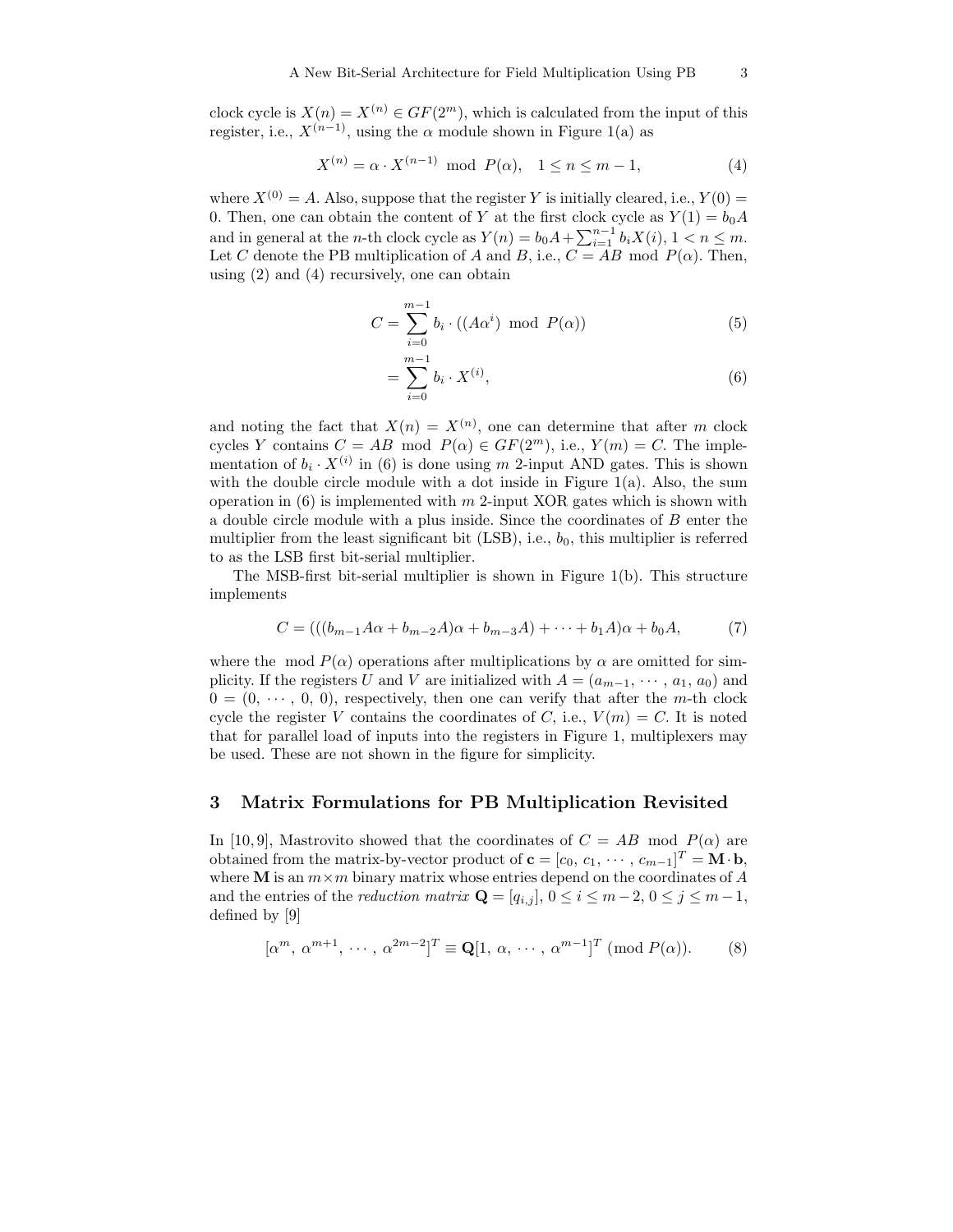

Fig. 1. (a) LSB first bit-serial multiplier. (b) MSB first bit-serial multiplier.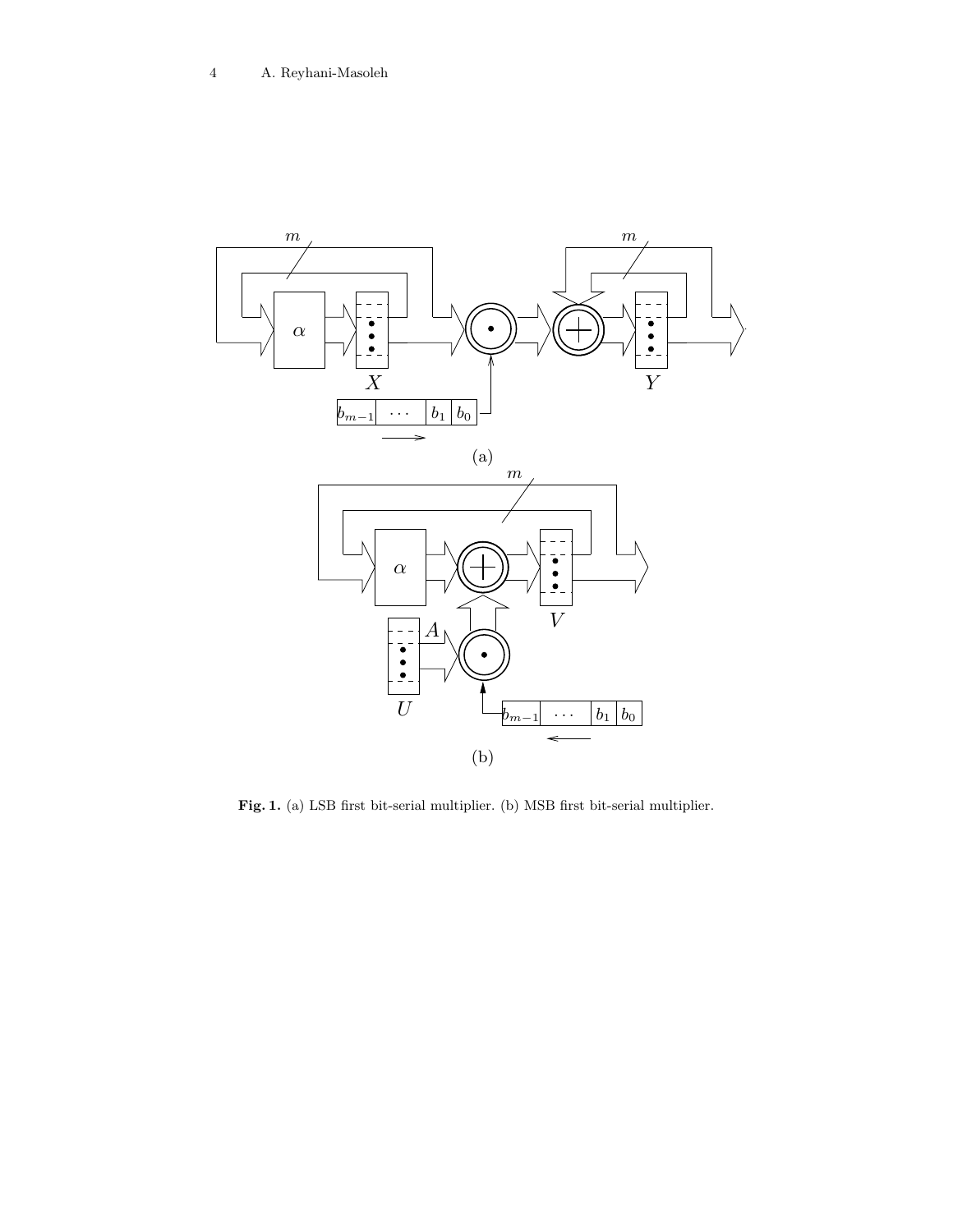The Mastrovito matrix  $\bf{M}$  has been studied in [15] and [5] for irreducible trinomials and arbitrary polynomials, respectively. Then, a systematic design to obtain the Mastrovito matrix M for general irreducible polynomials is presented in [18].

To find the PB multiplication, another approach is proposed in [17] and [12] for irreducible trinomials and arbitrary polynomials, respectively. The multiplication operation in this approach consists of two parts of the product of two field elements  $A = (a_{m-1}, \dots, a_1, a_0), B \in GF(2^m)$ , i.e., AB, followed by the modular reduction, i.e.,  $C = AB$  mod  $P(\alpha)$ . Let us denote the result of the product of two polynomials

$$
AB = \sum_{j=0}^{m-1} b_j \alpha^j A = D + \alpha^m E,
$$
\n(9)

where  $D = (d_{m-1}, \dots, d_1, d_0)$  and  $E = (0, e_{m-2}, \dots, e_1, e_0)$  are the field elements in  $GF(2^m)$ . It is shown in [12] that the coordinates of E and D can be obtained from the following:

$$
\mathbf{d} = \begin{bmatrix} d_0 \\ d_1 \\ \vdots \\ d_{m-1} \end{bmatrix} = \mathbf{L} \mathbf{b} = \begin{bmatrix} a_0 & 0 & \cdots & 0 \\ a_1 & a_0 & \cdots & 0 \\ \vdots & \vdots & \ddots & \vdots \\ a_{m-1} & a_{m-2} & \cdots & a_0 \end{bmatrix} \begin{bmatrix} b_0 \\ b_1 \\ \vdots \\ b_{m-1} \end{bmatrix}, \qquad (10)
$$

$$
\mathbf{e} = \begin{bmatrix} e_0 \\ e_1 \\ \vdots \\ e_{m-2} \end{bmatrix} = \mathbf{U} \mathbf{b} = \begin{bmatrix} 0 & a_{m-1} & \cdots & a_2 & a_1 \\ 0 & 0 & \cdots & a_3 & a_2 \\ \vdots & \vdots & \ddots & \vdots & \vdots \\ 0 & 0 & \cdots & 0 & a_{m-1} \end{bmatrix} \begin{bmatrix} b_0 \\ b_1 \\ \vdots \\ b_{m-1} \end{bmatrix} . \qquad (11)
$$

Then, one can calculate the coordinates of  $C = (c_{m-1}, \dots, c_1, c_0)$  from the following reduction equation [12]

$$
\mathbf{c} = [c_0, c_1, \cdots, c_{m-1}]^T = \mathbf{d} + \mathbf{Q}^T \mathbf{e}.
$$
 (12)

Let us define the down shift of the matrix **S** by j rows as  $S[\downarrow j]$  and the right shift of S by i columns as  $S[\rightarrow i]$ , where the emptied positions after the shifts are filled by zeros. Then, it is shown in [4] that the  $\mathbf{Q}^T$  matrix in (12) can be represented as

$$
\mathbf{Q}^T = \sum_{i \in N} \sum_{j \in \mathcal{T}} \mathbf{I}_{\mathbf{m} \times (\mathbf{m} - \mathbf{1})} \left[ \downarrow \mathbf{j} \right] \left[ \rightarrow \mathbf{i} \right],\tag{13}
$$

where the sets  $N \subset \{0, 1, \cdots, m-1\}, \mathcal{T} = \{0, t_1, \cdots, t_{\omega-2}\}$  (see  $P(x)$  in (1)) and  $\mathbf{r}$  $\overline{a}$ 

$$
\mathbf{I}_{\mathbf{m}\times(\mathbf{m}-1)} = \begin{bmatrix} \mathbf{I}_{\mathbf{m}-1\times\mathbf{m}-1} \\ \mathbf{I}_{\mathbf{m}-1} \\ \mathbf{0}_{1\times\mathbf{m}-1} \end{bmatrix} . \tag{14}
$$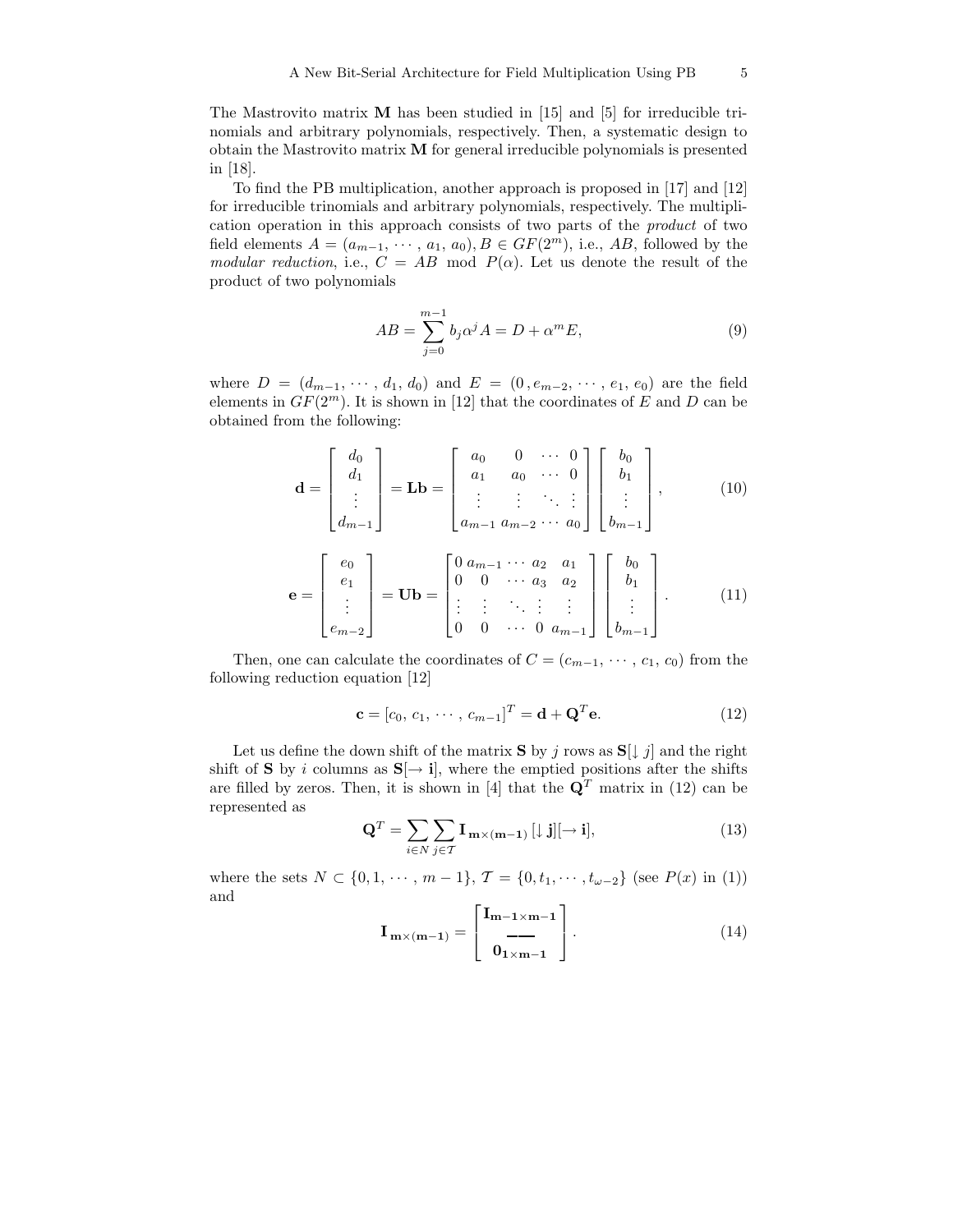In (14),  $\mathbf{I}_{m-1 \times m-1}$  is an  $m-1 \times m-1$  unity matrix and  $\mathbf{0}_{1 \times m-1}$  is a zero row vector with  $m-1$  zero entries. Then, using (13), the matrix reduction equation of (12) is simplified in [4] to

$$
\mathbf{c} = \mathbf{d} + \sum_{j \in \mathcal{T}} \mathbf{e}'[\downarrow j],\tag{15}
$$

where

$$
\mathbf{e}'[\downarrow j] = \underbrace{[0, \cdots, 0}_{j}, e'_0, \cdots, e'_{m-1-j}]^T \text{ for } j > 0,
$$
\n(16)

and

$$
\mathbf{e}' = \mathbf{e}'[\downarrow 0] = [e'_0, \cdots, e'_{m-2}, 0]^T = \sum_{i \in N} \mathbf{I}_{m \times (m-1)} [\rightarrow \mathbf{i}] \mathbf{e}.
$$
 (17)

It is noted that to obtain the set  $N \subset \{0, 1, \dots, m-1\}$  in (17), one can use the algorithm proposed in [18]. For the irreducible polynomial  $P(x)$  with the second highest degree  $t_{\omega-2} \leq (m+1)/2$ , it is proved in [4] that  $N = \{0, m$  $t_{\omega-2}, \dots, m-t_1$ . In the following, we show another approach to find this set for arbitrary irreducible polynomial.

For a given irreducible polynomial  $P(x)$  stated in (1), the reduction matrix defined in (8) is fixed. Thus, the entries of **Q** are constant, i.e.,  $q_{i,j} \in \{0,1\}$ , and can be found from (8) for the underlying polynomial  $P(x)$ . Let us assume the entries of column 0 of Q, i.e.,  $q_{i,0}$ ,  $0 \le i \le m-2$ , are given. Let n and  $r_i$  $(0 \leq j \leq n-1)$  be the number of nonzero entries and their row positions of the column 0 in this matrix, respectively, i.e.,

$$
q_{i,0} = 1, \text{ for } i \in \mathcal{R},\tag{18}
$$

where

$$
\mathcal{R} = \{r_0, r_1, \cdots, r_{n-1}\}.
$$

This column is equal to the row 0 of  $\mathbf{Q}^T$  and is obtained from (13) for  $j = 0$ . Then, one can easily see that  $\mathcal{R} = N$ , i.e., the elements of N are the locations of non-zero entries of column 0 of the reduction matrix.

*Remark 1*. Using (8) and  $x^m = \sum_{i=1}^{\omega-2} x^{t_i} + 1$  which is obtained from (1), one can easily see that  $r_0 = 0$  for any irreducible polynomial [4].

Remark 2. It is noted that for the irreducible trinomial  $P(x) = x^m + x + 1$ , i.e.,  $t_{\omega-2} = 1, \omega = 3$ , the column 0 of Q has only one nonzero entry, i.e.,  $n = 1$ , which is in the row  $r_0 = 0$ .

Remark 3. If  $t_{\omega-2} > 1$ , then the second nonzero entry in the column 0 of Q is  $r_1 = m - t_{\omega - 2}.$ 

In the following, we slightly simplify  $e'$  in  $(17)$  to present the key formulation for the proposed SOBS multiplier. Since

$$
\mathbf{I}_{\mathbf{m}\times(\mathbf{m}-1)}[\rightarrow \mathbf{i}] = \begin{bmatrix} \mathbf{0}_{\mathbf{m}\times\mathbf{i}} & \mathbf{I}_{\mathbf{m}-1-\mathbf{i}\times\mathbf{m}-1-\mathbf{i}} \\ \mathbf{0}_{\mathbf{i}+1\times\mathbf{m}-1-\mathbf{i}} & \mathbf{0}_{\mathbf{i}+1\times\mathbf{m}-1-\mathbf{i}} \end{bmatrix},\tag{19}
$$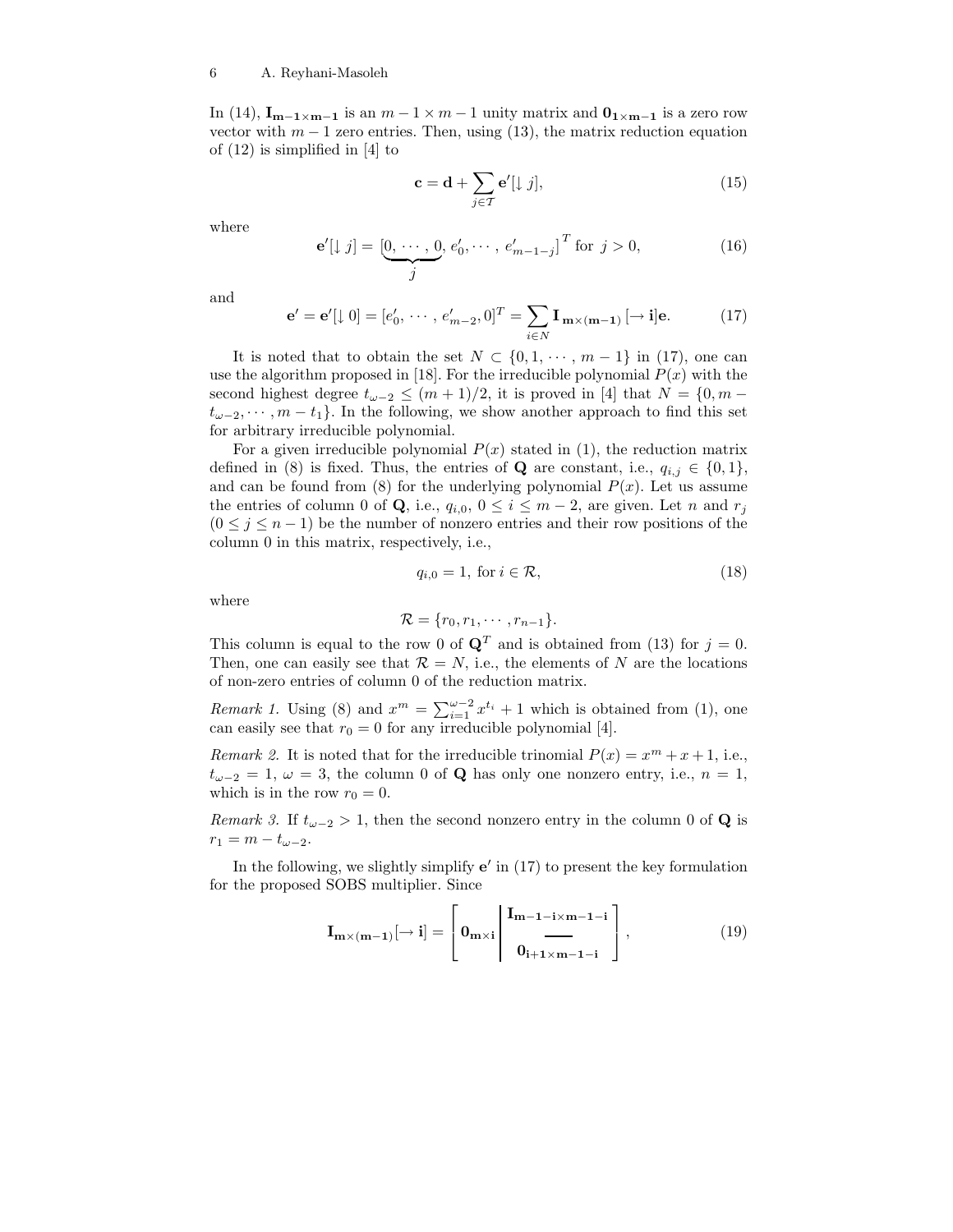one can see that  $\mathbf{I_{m\times (m-1)}}$   $[ \to {\bf i}]$ e is equal to the up shift of the vector  $[e_0,\,\cdots,\,e_{m-2},0]^T$ by i rows, i.e.,

$$
\mathbf{e}[\uparrow i] = [e_i, \cdots, e_{m-2}, \underbrace{0, \cdots, 0}_{i+1}]^T. \tag{20}
$$

Therefore, we conclude the above discussion to state the following.

**Lemma 1.** Let the finite field  $GF(2^m)$  be constructed by the general irreducible polynomial  $P(x) = x^m + \sum_{i=1}^{\omega-2} x^{t_i} + 1$ , then the coordinates of the PB multiplication of  $C = AB \mod P(\alpha)$  can be obtained from two steps of

$$
\mathbf{e}' = [e'_0, \cdots, e'_{m-2}, 0]^T = \sum_{i \in \mathcal{R}} \mathbf{e}[\uparrow i] \tag{21}
$$

followed by

$$
\mathbf{c} = \mathbf{d} + \sum_{j \in \mathcal{T}} \mathbf{e}'[\downarrow j],\tag{22}
$$

where **d**, **e**, **e** $\lceil \dagger i \rceil$  and **e**<sup> $\lceil \dagger j \rceil$  are obtained from (10), (11), (20) and (16), re-</sup> spectively.

Proposition 1. The reduction matrix method stated by (21) and (22) in Lemma 1 requires

$$
(m-1)(n+\omega-2) - \sum_{i=1}^{n-1} r_i - \sum_{j=1}^{\omega-2} t_j
$$
 (23)

number of two-input XOR gates with the critical path delay of at most

$$
\left(\lceil \log_2 n \rceil + \lceil \log_2 \omega \rceil\right) T_X,\tag{24}
$$

where  $T_X$  is the time delay of an XOR gate.

Proof. The number of bit-wise addition (XOR gates) required for (21) is

$$
\sum_{i=1}^{n-1} (m-1-r_i) = (m-1)(n-1) - \sum_{i=1}^{n-1} r_i.
$$
 (25)

Similarly, implementation of (22) requires

$$
m-1+\sum_{j=1}^{\omega-2}(m-1-t_j)=(m-1)(\omega-1)-\sum_{j=1}^{\omega-2}t_j.
$$
 (26)

Thus, by adding (25) and (26), the proof of (23) is complete. The time delay of (24) is obtained if we add the delay of (21), i.e.,  $\lceil \log_2 n \rceil T_X$ , with the delay of (22), i.e.,  $\lceil \log_2 \omega \rceil T_X$ .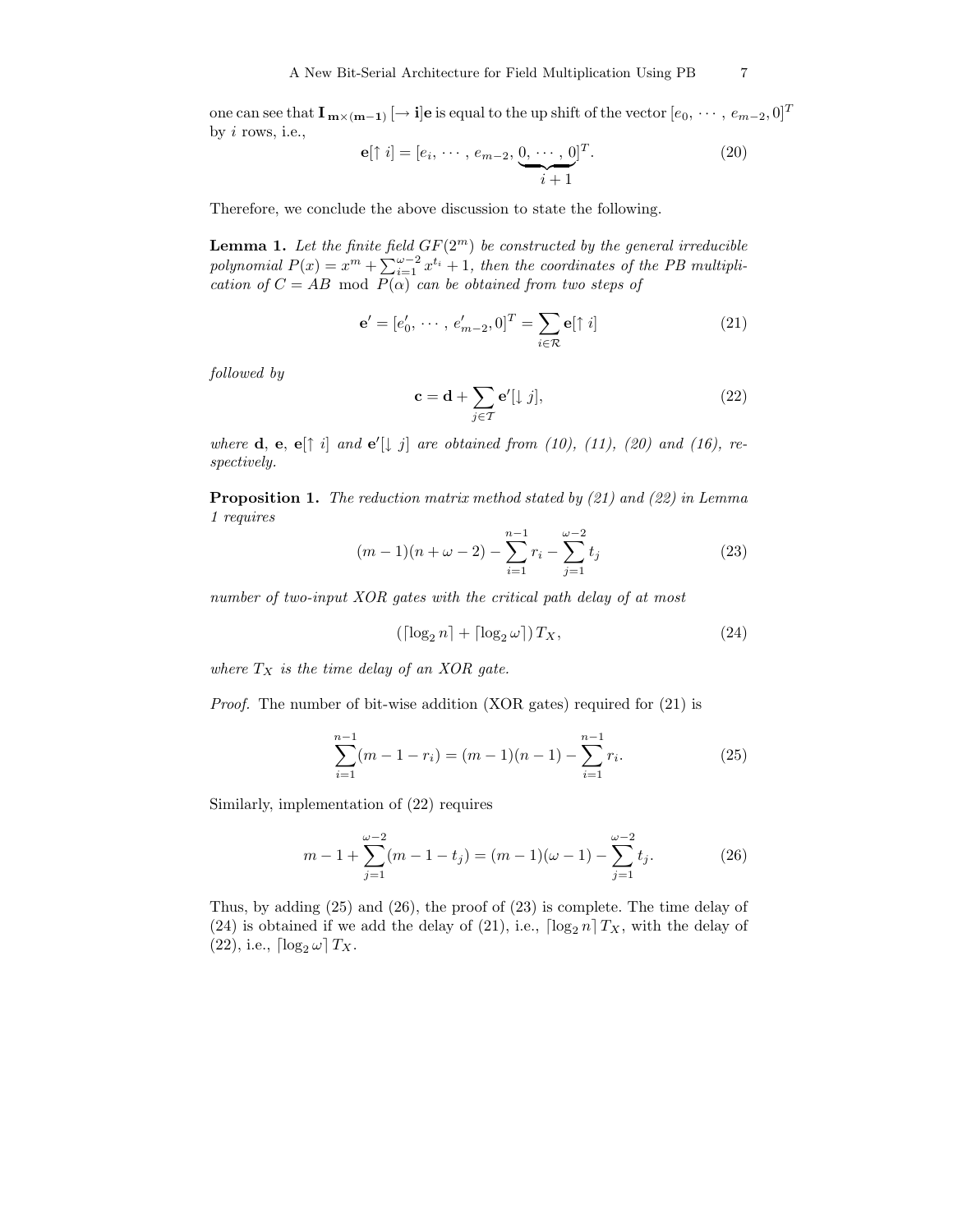# 4 New Serial-Output Bit-Serial Multiplier

Unlike the bit-serial multipliers presented in Section 2, this multiplier generates one bit of the multiplication in each clock cycle with the latency of one clock cycle.

#### 4.1 Architecture

In order to develop a bit-serial multiplier, Lemma 1 is used to generate the coordinates of C in the order of  $c_0$ , followed by  $c_1, \dots,$  and  $c_{m-1}$ . The new architecture, which is referred to as serial-output bit-serial (SOBS) multiplier, is shown in Figure 2(a). It consists of one register  $B = \langle b_0, b_1, \cdots, b_{m-1} \rangle$  which contains the coordinates of the field element  $B = (b_{m-1}, \dots, b_1, b_0)$  as well as three shift registers  $L = \langle l_{m-1}, \cdots, l_1 \rangle$ ,  $U = \langle u_{m-1}, \cdots, u_1, u_0 \rangle$ , and  $X =$  $\langle x_1, x_2, \cdots, x_{t_{\omega-2}} \rangle$ .

As seen in this figure, the output of shift register L are connected to  $n-1$  right shift (RS) blocks as well as the BTX array. The  $RS(r_i)$ ,  $1 \leq i \leq n-1$ , block shifts the  $m-1-r_i$  left most input lines to the right by  $r_i$  positions. Let the input of the re-wiring RS( $r_i$ ) block be  $L = \langle l_{m-1}, \cdots, l_1 \rangle$ , the output of the RS( $r_i$ ) block is  $L_{\rightarrow r_i} = \langle -, \cdots, -, l_{m-1}, \cdots, l_{r_i+1} \rangle$ , where – denotes nothing is connected  $\sum_{x}$ ri

to those  $r_i$  left-most coordinates. The outputs of  $RS(r_1)$  and  $RS(r_{n-1})$  blocks, i.e.,  $L_{\rightarrow r_1}$  and  $L_{\rightarrow r_{n-1}}$ , respectively, are shown in Figure 2(b). This figure also shows how the outputs of the BTX array, i.e.,  $\langle v_{m-1}, \cdots, v_1 \rangle$ , are obtained. As seen in Figure 2(b), the BTX array requires  $m - 1 - r_1$  BTXs whose number of inputs vary from 2 to n. Specifically, it consists of  $m - 1 - r_{n-1}$  BTXs with *n* inputs,  $r_{n-1} - r_{n-2}$  BTXs with  $n-1$  inputs,  $\cdots$ , and  $r_2 - r_1$  BTXs with 2 inputs, i.e., 2-input XOR gates. In general, the BTX array includes  $r_{i+1} - r_i$ BTXs with  $i + 1$  inputs for  $1 \leq i \leq n - 1$  (assume  $r_n = m - 1$ ). Therefore, as seen in Figure 2(b), the outputs of the BTX array, i.e.,  $v_i$ s, are obtain as follows:

$$
v_{i} = \begin{cases} l_{i}, & \text{if } m - r_{1} \leq i \leq m - 1 \\ l_{i} + l_{i+r_{1}}, & \text{if } m - r_{2} \leq i \leq m - 1 - r_{1} \\ l_{i} + l_{i+r_{1}} + l_{i+r_{2}}, & \text{if } m - r_{3} \leq i \leq m - 1 - r_{2} \\ \vdots & \vdots \\ l_{i} + \sum_{j=1}^{n-1} l_{i+r_{j}}, & \text{if } 1 \leq i \leq m - 1 - r_{n-1}. \end{cases} \tag{27}
$$

Using Figure 2(b) or (27), one can obtain the number of XOR gates required for realizing the BTX array in Figure  $2(a)$  as

$$
\#\text{XOR}_{BTX\,array} = \sum_{i=1}^{n-1} (m-1-r_i) = (n-1)(m-1) - \sum_{i=1}^{n-1} r_i. \tag{28}
$$

Also, the time delay of the longest path between the inputs and outputs of the BTX array is  $\lceil \log_2 n \rceil T_X$ .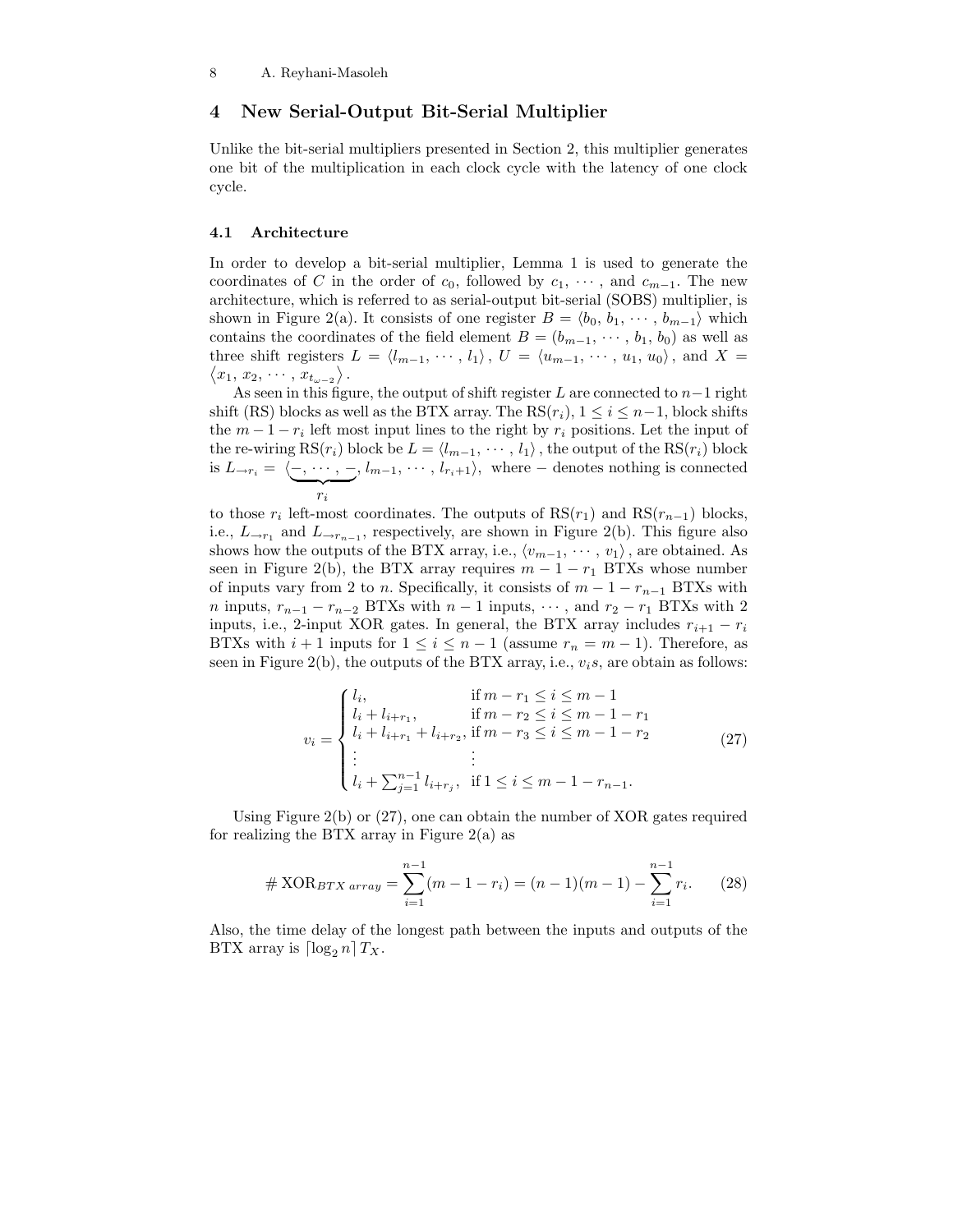

Fig. 2. (a) The architecture of serial output bit-serial (SOBS) PB multiplier over  $GF(2<sup>m</sup>)$ . (b) The details of binary tree of XOR (BTX) gates. (c) The architecture of IP $(m - 1)$ , i.e., inner product with  $m - 1$  AND gates. (d) The BTX array output which requires  $m - 1 - r_1$  BTXs.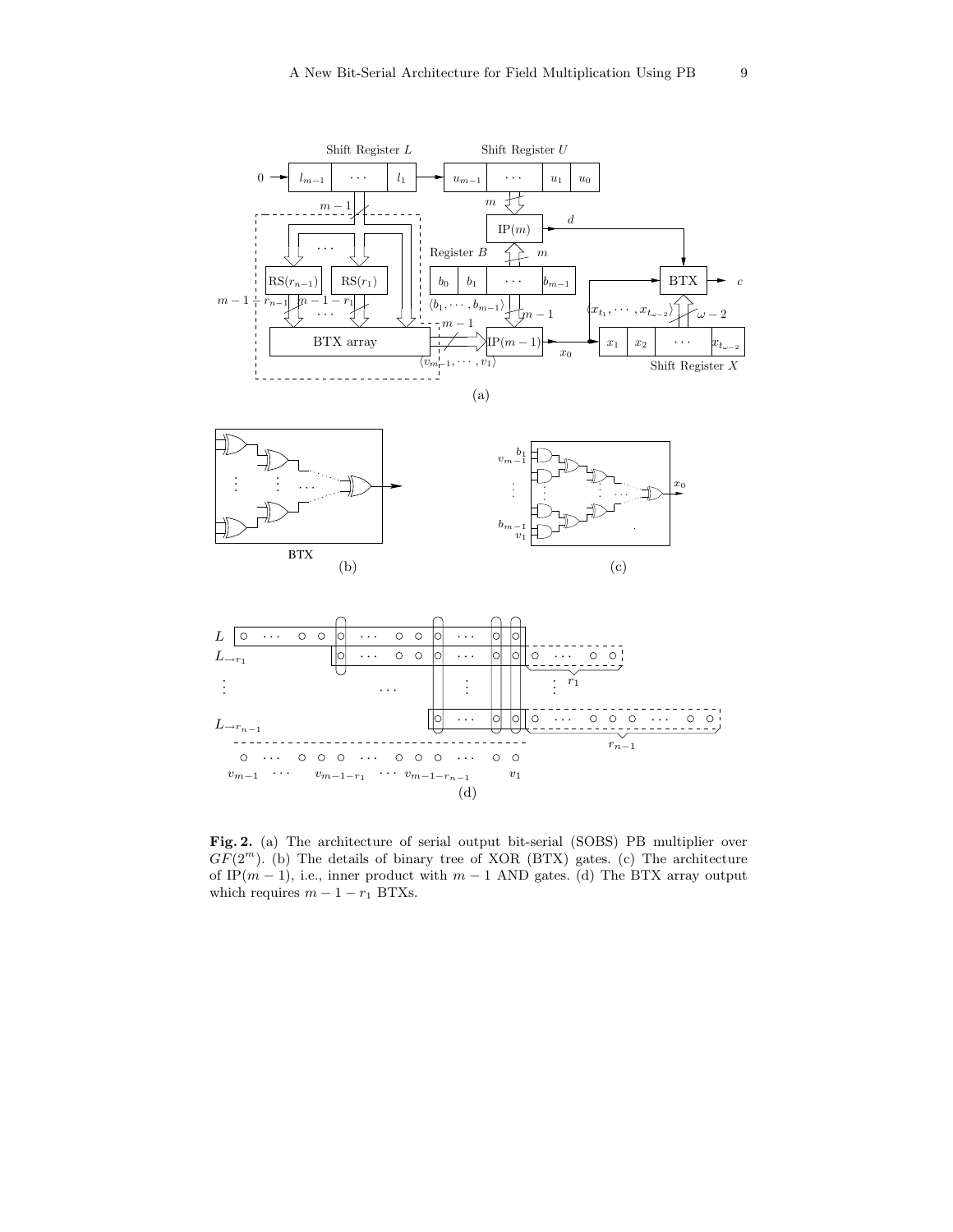Figure 2(a) also consists of two inner product (IP) blocks as denoted by IP(m) and IP(m − 1). Figure 2(c) shows the architecture of IP(m − 1) which implements

$$
x_0 = \sum_{i=1}^{m-1} b_i v_{m-i} = [v_{m-1}, \cdots, v_1][b_1, \cdots, b_{m-1}]^T
$$
 (29)

using  $m - 1$  AND gates and  $m - 2$  XOR gates with  $T_A + \lceil \log_2(m - 1) \rceil T_X$  time delay. Similarly, the output of  $IP(m)$  generates

$$
d = \sum_{i=0}^{m-1} b_i u_{m-i-1},
$$
\n(30)

which requires m AND gates and  $m-1$  XOR gates with  $T_A + \lfloor \log_2 m \rfloor T_X$  time delay.

#### 4.2 Initialization and Multiplication Operation

In this section we show that by properly initialization of the shift registers, the bit-serial multiplier generates the coordinates of  $C$  in such a way that  $c_0$  and  $c_{m-1}$  are the first and last bits output from c, respectively.

Let us initialize the shift register  $L$  and  $U$  with the coordinates of  $A$  as

$$
L(0) = \langle a_{m-1}, \cdots, a_1 \rangle, \ U(0) = \langle a_0, 0, \cdots, 0 \rangle.
$$
 (31)

In fact, only one bit of U, i.e.,  $u_{m-1}$ , is initialized with  $a_0$  and other bits are cleared. Also, the register  $B$  is initialized with the coordinates of  $B$  as  $B(0) = \langle b_0, b_1, \cdots, b_{m-1} \rangle$  and its contents remains unchanged during each clock cycle until the end of multiplication process. Thus, we can state that  $B(\tau) =$  $\langle b_0, b_1, \cdots, b_{m-1} \rangle$  for  $0 \leq \tau \leq m-1$ , where  $\tau$  denotes the number of clock cycles applied after initialization ( $\tau = 0$ ). Also, we assume that the contents of the shift register X are cleared initially, i.e.,  $X(0) = \langle x_1, x_2, \cdots, x_{t_{\omega-2}} \rangle = \langle 0, 0, \cdots, 0 \rangle$ .  $t_{\omega-2}$ 

It is noted that for parallel load of  $A$  and  $B$  into the registers  $L$  and  $B$  and the last bit of U, multiplexers may be used. Those are not shown in the figure for simplicity. However, for serial load such multiplexers are not needed.

Let  $x_0(\tau)$  denote the output of IP $(m-1)$  in Figure 2(a) after the  $\tau$ -th clock cycle. Then, by substituting (31) into (27) and using (29), one can obtain the initial value of the output of IP $(m-1)$  in Figure 2(a) as

$$
x_0(0) = \left(\sum_{i \in \mathcal{R}} \underbrace{[0, \cdots, 0}_{i}, a_{m-1}, \cdots, a_{i+1}]}_{i}\right) [b_1, \cdots, b_{m-1}]^T. \tag{32}
$$

Using (11) and (21), one can simplify (32) to  $x_0(0) = \sum_{i \in \mathcal{R}} e_i = e'_0$ . Similarly, let  $U(\tau)$  and  $d(\tau)$  be the contents of the shift register U and signal d in Figure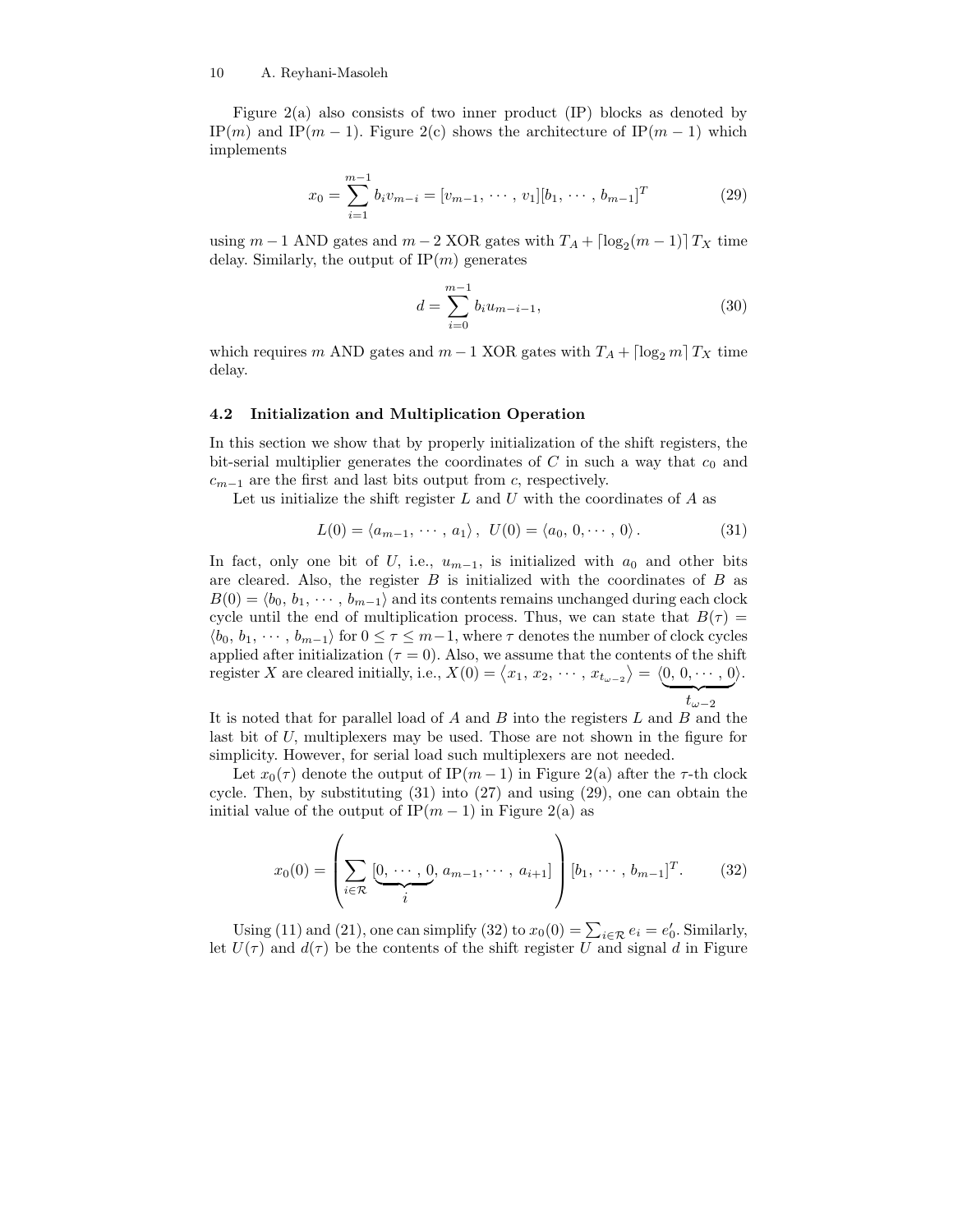2(a) after the  $\tau$ -th,  $0 \le \tau \le m - 1$ , clock cycle. Then, by using (10) and (30), one can see that

$$
d(\tau) = \sum_{i=0}^{m-1} b_i u_{m-i-1}(\tau) = [a_{\tau}, \cdots, a_0, 0, \cdots, 0][b_0, b_1, \cdots, b_{m-1}]^T = d_{\tau}.
$$
 (33)

Thus, noting that the contents of register X are initially cleared, i.e.,  $x_j = 0$ ,  $j \neq 0$ , one can find that c in Figure 2(a) outputs  $c_0$  after initialization, i.e.,

$$
c(0) = \sum_{j \in \mathcal{T}} x_j(0) + d(0) = 0 + e'_0 + d_0 = c_0.
$$

In the following, we show that the output c in Figure 2(a) generates  $c_{\tau}$  after the  $\tau$ -th clock cycle. At this time, the coordinates of register L is changed from the initial value of  $L(0) = \langle a_{m-1}, \cdots, a_1 \rangle$  to

$$
L(\tau) = \left\langle \underbrace{0, \cdots, 0}_{\tau}, a_{m-1}, \cdots, a_{\tau+1} \right\rangle. \tag{34}
$$

Then, using (32) with the new value of L, the output of  $IP(m-1)$  generates

$$
x_0(\tau) = \left(\sum_{i \in \mathcal{R}} \underbrace{[0, \cdots, 0]}_{i + \tau}, a_{m-1}, \cdots, a_{i+\tau+1}]\right) [b_1, \cdots, b_{m-1}]^T,
$$

which simplifies to

$$
x_0(\tau) = \sum_{i \in \mathcal{R}} e_{i+\tau} = e'_\tau \tag{35}
$$

if (11) and (21) are used.

To obtain the output of c after the  $\tau$ -th clock cycle, i.e.,  $c(\tau)$ , we need to obtain the content of the shift register  $X$ , which are found as

$$
x_i(\tau) = x_{i-1}(\tau - 1), \quad 1 \le i \le t_{\omega - 2}.\tag{36}
$$

By recursive using (36), one can find  $x_i(\tau) = x_0(\tau - i)$  for  $\tau \geq i$ , which can be written to

$$
x_i(\tau) = \begin{cases} e'_{\tau-i}, & \text{if } \tau \ge i, \\ 0 & \text{otherwise,} \end{cases}
$$
 (37)

if we use (35). Thus, the output of Figure 2(a) after the  $\tau$ -th clock cycle is  $c(\tau) = \sum_{j \in \mathcal{T}} x_j(\tau) + d(\tau)$ . Therefore, by using (33), (35), (37) and Lemma 1, one can find  $c(\tau) = c_{\tau}$ .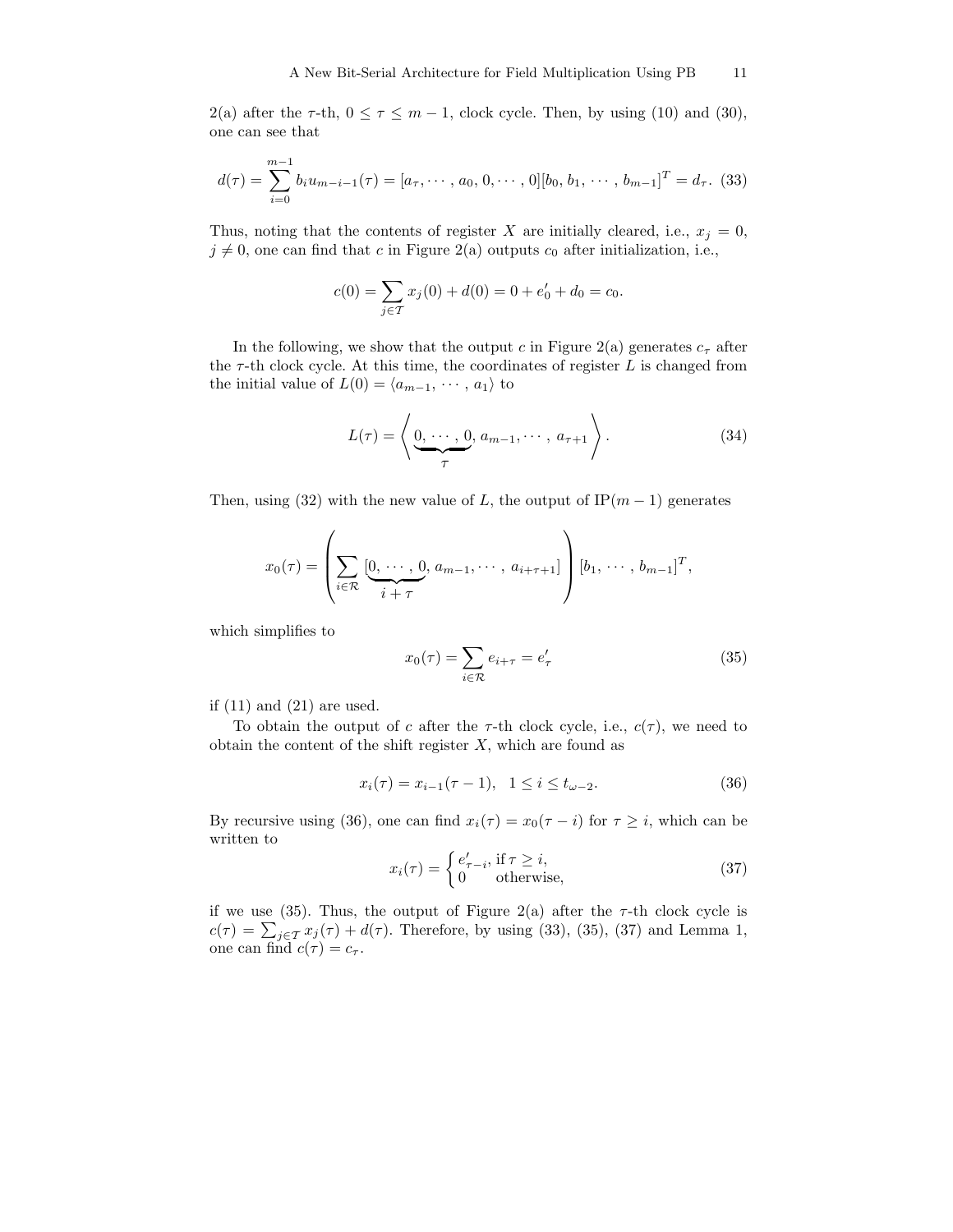### 4.3 An Example

We consider the field  $GF(2^7)$  defined by the irreducible polynomial  $P(x) =$  $x^7 + x^5 + x^3 + x + 1$  for which the reduction matrix can be obtained as

$$
\mathbf{Q} = \begin{bmatrix} 1 & 1 & 0 & 1 & 0 & 1 & 0 \\ 0 & 1 & 1 & 0 & 1 & 0 & 1 \\ 1 & 1 & 1 & 0 & 0 & 0 & 0 \\ 0 & 1 & 1 & 1 & 0 & 0 & 0 \\ 0 & 0 & 1 & 1 & 1 & 0 & 0 \\ 0 & 0 & 0 & 1 & 1 & 1 & 0 \end{bmatrix} . \tag{38}
$$

It is seen from the column 0 of (38) that  $n = 2$ ,  $r_0 = 0$ , and  $r_1 = 2$ . For this example,  $\mathcal{R} = \{0, 2\}$  and  $\mathcal{T} = \{0, 1, 3, 5\}$ . Table 1 shows how Figure 2(a) generates the coordinates of C at each clock cycle  $\tau$ .

|                 |                                                                             |  |         | $v_6, v_5, v_4, v_3, v_2, v_1   x_0   x_1, x_2, x_3, x_4, x_5   d   c = x_0 + x_1 + x_3 + x_5 + d$ |
|-----------------|-----------------------------------------------------------------------------|--|---------|----------------------------------------------------------------------------------------------------|
|                 | $0 a_6, a_5, a_6 + a_4, a_5 + a_3, a_4 + a_2, a_3 + a_1 e'_0 0, 0, 0, 0, 0$ |  | $d_0$   | $e'_0 + d_0 = c_0$                                                                                 |
| 11              | $0, a_6, a_5, a_6 + a_4, a_5 + a_3, a_4 + a_2  e'_1 e'_0, 0, 0, 0, 0$       |  | $d_1$   | $e'_1 + e'_0 + d_1 = c_1$                                                                          |
| $\sqrt{2}$      | $[0, 0, a_6, a_5, a_6 + a_4, a_5 + a_3]e'_2[e'_1, e'_0, 0, 0, 0]$           |  | $d_2$   | $e'_2 + e'_1 + d_2 = c_2$                                                                          |
| 3               | $\boxed{0,0,0,a_6,a_5,a_6+a_4 e'_3 e'_2,e'_1,e'_0,0,0}$                     |  | $d_{3}$ | $e'_3 + e'_2 + e'_0 + d_3 = c_3$                                                                   |
|                 | $[0, 0, 0, 0, a_6, a_5]e'_4[e'_3, e'_2, e'_1, e'_0, 0]$                     |  |         | $ d_4 $ $e'_4+e'_3+e'_1+d_4=c_4$                                                                   |
| $5\overline{)}$ |                                                                             |  |         | $[0, 0, 0, 0, 0, a_6]e'_5[e'_4, e'_3, e'_2, e'_1, e'_0]d_5[e'_5 + e'_4 + e'_2 + e'_0 + d_5 = c_5]$ |
|                 |                                                                             |  |         | $[0, 0, 0, 0, 0, 0]$ $[0   e'_5, e'_4, e'_3, e'_2, e'_1   d_6   e'_5 + e'_3 + e'_1 + d_6 = c_6]$   |

**Table 1.** The multiplication operation for  $GF(2^7)$  generated by  $x^7 + x^5 + x^3 + x + 1$ .

### 4.4 Complexity Analysis

In this section, we obtain the space and time complexities of the proposed serialoutput bit-serial (SOBS) multiplier.

**Proposition 2.** For the finite field  $GF(2^m)$  generated by the general irreducible  $\omega$ -nomial  $P(x) = x^m + \sum_{i=1}^{\omega-2} x^{t_i} + 1$ , the SOBS PB multiplier (Figure 2(a)) requires  $3m+t_{\omega-2}-1$  1-bit register,  $2m-1$  2-input AND gates, and  $(n+1)(m-1)$ 1) +  $\omega$  – 2 –  $\sum_{i=1}^{n-1} r_i$  2-input XOR gates.

*Proof.* The number of 1-bit registers includes the ones in the  $L$  and  $U$  shift registers, i.e.,  $2m - 1$ , the register B, i.e., m, and the shift register X, i.e.,  $t_{\omega-2}$ , Thus, the multiplier requires  $3m + t_{\omega-2} - 1$  1-bit registers. The IP(m) and IP $(m-1)$  blocks require m and  $m-1$  AND gates, respectively. Therefore, the multiplier requires  $2m - 1$  2-input AND gates. The number of XOR gates is obtained by adding those for the BTX array, the IP $(m)$  and IP $(m - 1)$  as well as the BTX blocks, which are (28),  $m-1$ ,  $m-2$ , and  $\omega-1$ , respectively. As a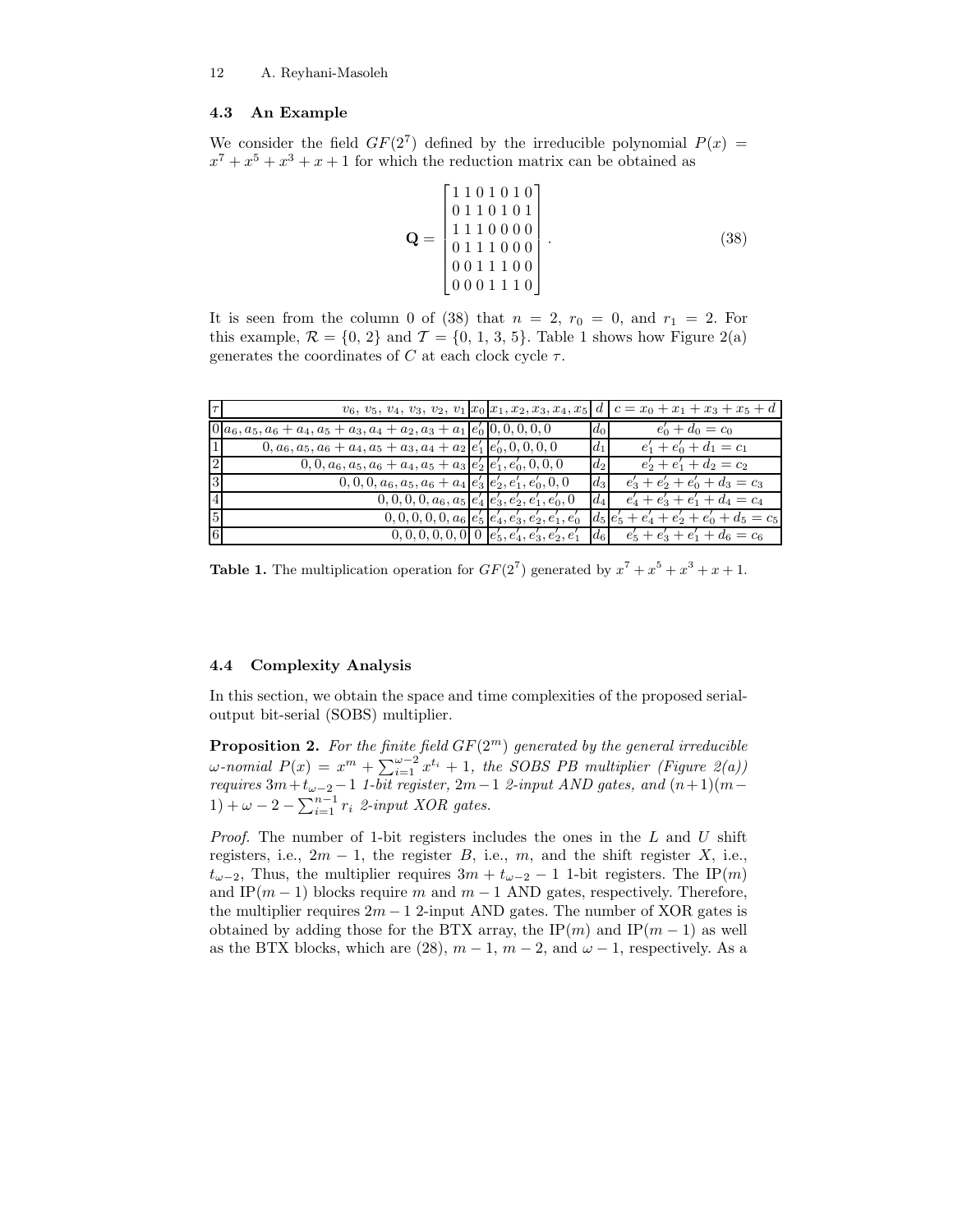result, the number of XOR gates required in the multiplier is  $(n-1)(m-1)$  –  $\sum_{i=1}^{n-1} r_i + m - 1 + m - 2 + \omega - 1 = (n+1)(m-1) + \omega - 2 - \sum_{i=1}^{n-1} r_i$  and the proof is complete.

The time complexities of the multiplier are determined by three factors: latency, the number of clock cycles required for whole multiplication, and the critical path delay. Let us define the latency as the number of clock cycles needed that the first bit of the output be available. Based on this definition, one can see that the latency of the SOBS multiplier is one and the entire multiplication requires  $m$  clock cycles. The critical path delay, which is the longest path from the registers to the output  $c$ , determines the maximum operating frequency. By properly implementation of the BTX block in Figure 2(a), one can minimize this delay to obtain it as follows.

**Proposition 3.** Let  $T_A$  and  $T_X$  be the delay of an AND gate and an XOR gate, respectively. Then, the critical path delay of the SOBS PB multiplier (Figure  $\mathcal{Z}(a)$ ) is at most  $T_A + \max(T_1, T_2)$ , where  $T_1 = (1 + \lceil \log_2(\omega - 1) \rceil + \lceil \log_2 m \rceil) T_X$ and  $T_2 = (1 + \lceil \log_2(m-1) \rceil + \lceil \log_2 n \rceil) T_X$ .

Proof. The critical path delay of the multiplier is determined by the maximum delay between the two paths from the shift registers of  $L$  and  $U$  to the output  $c$ . In order to minimize this delay, one can implement c in Figure 2(a) as  $c = c' + x_0$ , where

$$
c' = \sum_{j \in \mathcal{T} - \{0\}} x_j + d. \tag{39}
$$

Since the path delay from the shift register U to the output d is  $T_A + \lceil \log_2 m \rceil T_X$ and (39) requires  $\lceil \log_2(\omega - 1) \rceil T_X$  using a BTX, one can see that the delay to generate  $c'$  is at most  $T' = T_A + (\lceil \log_2(\omega - 1) \rceil + \lceil \log_2 m \rceil) T_X$ . Also, the delay to generate  $x_0$  from the shift register L is  $T'' = T_A + (\lceil \log_2(m-1) \rceil + \lceil \log_2 n \rceil) T_X$ . Therefore, the total delay to generate c is  $T_X + \max(T', T'')$  which is equal to  $T_A + \max(T_1, T_2)$  and the proof is complete.

### 4.5 Comparison

Table 2 shows the comparison of the proposed SOBS PB multiplier with the traditional LSB-first and MSB-first ones presented in Section 2 in terms of time and space complexities for irreducible  $\omega$ -nominal and trinomial. To illustrate the differences between the complexities of the proposed multiplier with the ones of other multipliers, the complexities for irreducible trinomials are also tabulated in this table. The number of XOR gates  $\gamma$  in this table is obtained for the irreducible trinomial  $P(x) = x^m + x^k + 1$ ,  $1 \leq k < \frac{m}{2}$ . For the  $GF(2^{233})$  field recommended by NIST, one can use  $m = 233$ ,  $k = 74$ , and  $T_3 = T_A + 10T_X$  in this table. As seen from this table, the proposed SOBS multiplier has the lowest latency at the expense of longer critical path and more area requirement.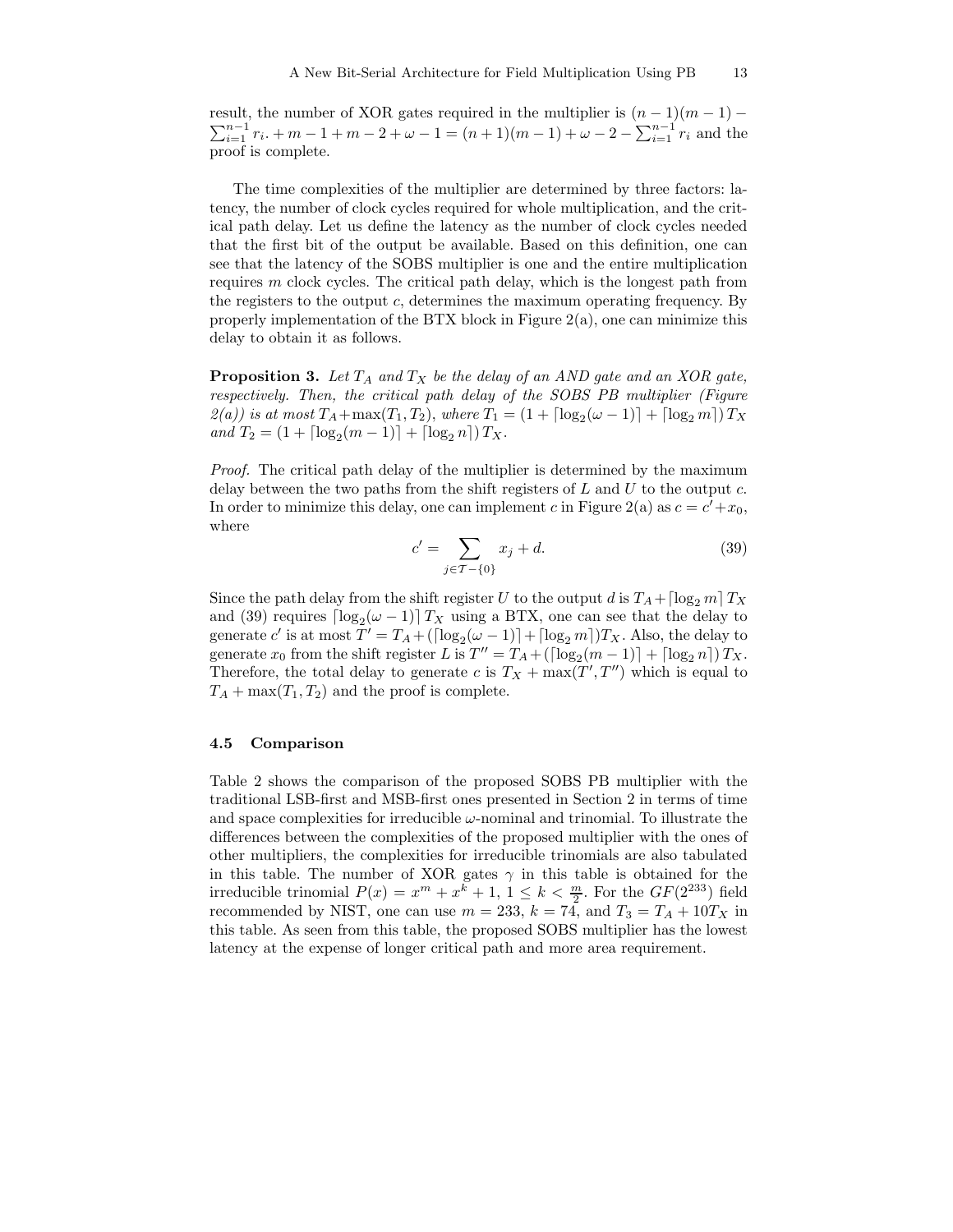| Multiplier Latency                                                                        |                  | Critical path                   |   |                 | $\#$ AND $\#$ XOR $\#$ 1-bit Register |  |  |  |  |  |
|-------------------------------------------------------------------------------------------|------------------|---------------------------------|---|-----------------|---------------------------------------|--|--|--|--|--|
| $P(x) = x^m + \sum_{i=1}^{\omega-2} x^{t_i} + 1, 1 \le t_0 < t_1 < \cdots < t_{\omega-2}$ |                  |                                 |   |                 |                                       |  |  |  |  |  |
| $LSB-first$                                                                               | $\boldsymbol{m}$ | $T_A+T_X$                       | m | $m+\omega-2$    | 3m                                    |  |  |  |  |  |
| $\overline{\text{MSB}}$ -first                                                            | $\boldsymbol{m}$ | $T_A+T_X$                       | m | $m+\omega-2$    | 3m                                    |  |  |  |  |  |
| l SOBS                                                                                    |                  | $T_A + \max(T_1, T_2)   2m - 1$ |   | $\gamma$        | $3m + t_{\omega-2} - 1$               |  |  |  |  |  |
| $P(x) = x^m + x^k + 1, \ 1 \leq k < \frac{m}{2}$                                          |                  |                                 |   |                 |                                       |  |  |  |  |  |
| LSB-first                                                                                 | $\boldsymbol{m}$ | $T_A+T_X$                       | m | $m+1$           | 3m                                    |  |  |  |  |  |
| MSB-first                                                                                 | $\boldsymbol{m}$ | $T_A+T_X$                       | m | $m+1$           | 3m                                    |  |  |  |  |  |
| l SOBS                                                                                    |                  | $T_3$                           |   | $2m-1$ $2m+k-2$ | $3m + k - 1$                          |  |  |  |  |  |

Table 2. Comparison of multipliers in terms of time and space complexities for irreducible  $\omega$ -nomial and trinomial, where  $\gamma = (n+1)(m-1) + \omega - 2 - \sum_{i=1}^{n-1} r_i$ ,  $T_1 = (1 + \lceil \log_2(\omega - 1) \rceil + \lceil \log_2 m \rceil) T_X$ ,  $T_2 = (1 + \lceil \log_2(m - 1) \rceil + \lceil \log_2 n \rceil) T_X$ , and  $T_3 = T_A + (2 + \lceil \log_2 m \rceil)T_X$ .

# 5 Conclusions

A new serial-output bit-serial multiplier structure for general irreducible polynomials has been proposed. The proposed multiplier can be used for applications, such as, RFID tags, where the field size and irreducible polynomial are fixed. We have obtained the complexities of the proposed multiplier and compared them with the ones of the LSB-first and the MSB-first multipliers. Unlike the parallel-output multipliers which require  $m$  clock cycles for the latency, the proposed serial-output bit-serial multiplier has the latency of one clock cycle. This is achieved at the expense of longer critical path delay and more area requirement.

It is interesting to note that by connecting the output of the proposed multiplier to the serial-input of the LSB-first multiplier, one can obtain a hybrid structure which performs two multiplications together. The results of such a hybrid structure are available in parallel after m clock cycles and it has practical applications for fast cryptographic computations.

The proposed bit-serial multiplier can be extended to obtain a new serialoutput digit-serial multiplier by replicating the BTX, IP $(m)$ , and IP $(m - 1)$ blocks in Figure 2(a). The latency of such a digit-serial multiplier is one and it generates K bits of the multiplication in each clock cycles with the total  $\left\lceil \frac{m}{K} \right\rceil$ clock cycles for the entire multiplication.

### Acknowledgements

The author would like to thank the anonymous referees of CHES 2008 for their comments. This work has been supported in part by an NSERC Discovery grant awarded to the author.